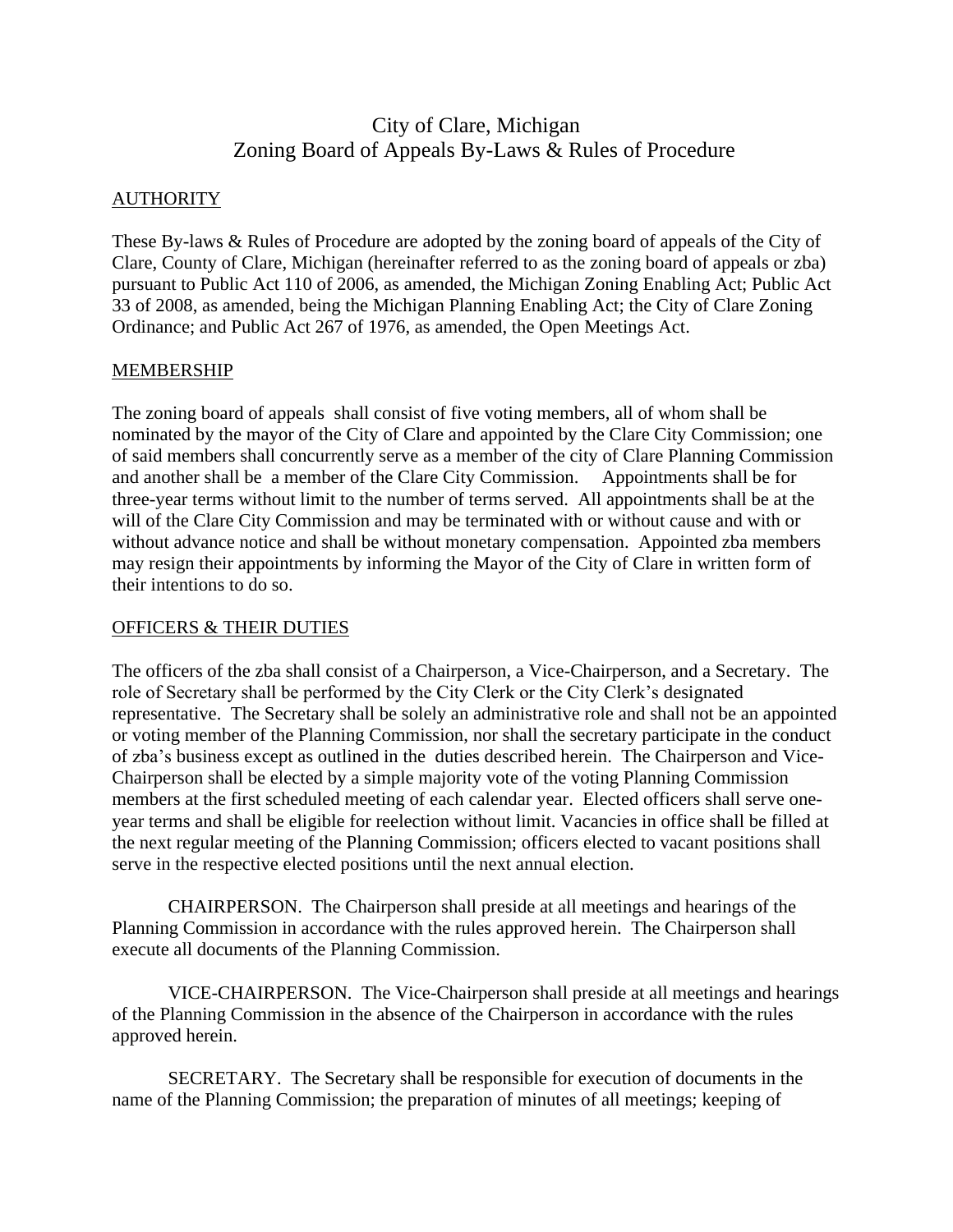pertinent public records; delivering communications, reports, and related items of business of the Planning Commission; issuing notices of public notices of public hearings; in concert with the Chairman and the Clare City Manager, prepare meeting agendas; and perform other administrative duties of the Planning Commission necessary to ensure the efficient conduct of business by the Planning Commission.

# MEETINGS

MEETING NOTICE. Notice of all meetings shall be posted at Clare City Hall by the Secretary by December  $31<sup>st</sup>$  of each year for the year commencing January  $1<sup>st</sup>$  to December  $31<sup>st</sup>$ . The notice shall include the date, time, and place of scheduled meetings. Any changes in the date or time of the regular meetings shall be posted and noticed in the same manner as originally scheduled meetings. When a regular meeting date falls on or near a legal holiday, the Planning Commission shall select suitable alternate dates in the same month. All meeting notices and changes shall be accomplished in accordance with the Open Meetings Act.

SPECIAL MEETINGS. Special meetings may be called by the Chairman, the Clare City Manager, or any four voting members of the Planning Commission. Planning Commission members shall be notified of special meetings by the Secretary in writing, telephonically, or via email at least 24 hours in advance of the special meeting. The Secretary shall make public notice of special meetings in accordance with the Open Meetings Act.

QUORUM. In order for the Planning Commission to conduct business or take any official actions, a quorum of at least five of the nine appointed voting members of the Commission shall be present. When a quorum is not present, no official action, except for the closing of the meeting, shall take place. The members of the Planning Commission may discuss matters of interest when a quorum is not present, but they shall take no action until the next regular or special meeting. All public hearings without a quorum shall be scheduled for the next regular or special meeting and no additional public notice is required provided the date, time, and place is announced at the non-quorum meeting.

MEETING ATTENDANCE. If a Planning Commissioner shall miss three consecutive meetings or 30% or more of scheduled meetings in any calendar year, his/her office shall be considered vacant unless the Planning Commission shall formally excuse such absence in advance and a record of said excusal is annotated in the official proceedings of the Planning Commission.

CONDUCT OF MEETINGS. All meetings shall be chaired and controlled by the Chairperson or Vice-Chairperson. In absence of the Chairperson and the Vice-Chairperson, the Secretary shall call the meeting to order and, subsequent to the Pledge of Allegiance and Roll Call, shall call for a motion for designate a voting Planning Commissioner to chair the meeting. Upon majority vote of the Seated Planning Commissioners, the Designated Planning Commissioner shall then chair and control the meeting. Except where exempted by a specific procedure outlined within these By-laws, the conduct of all meetings and rules of procedure shall be in accordance with *Robert's Rules of Order, Newly Revised Edition*.